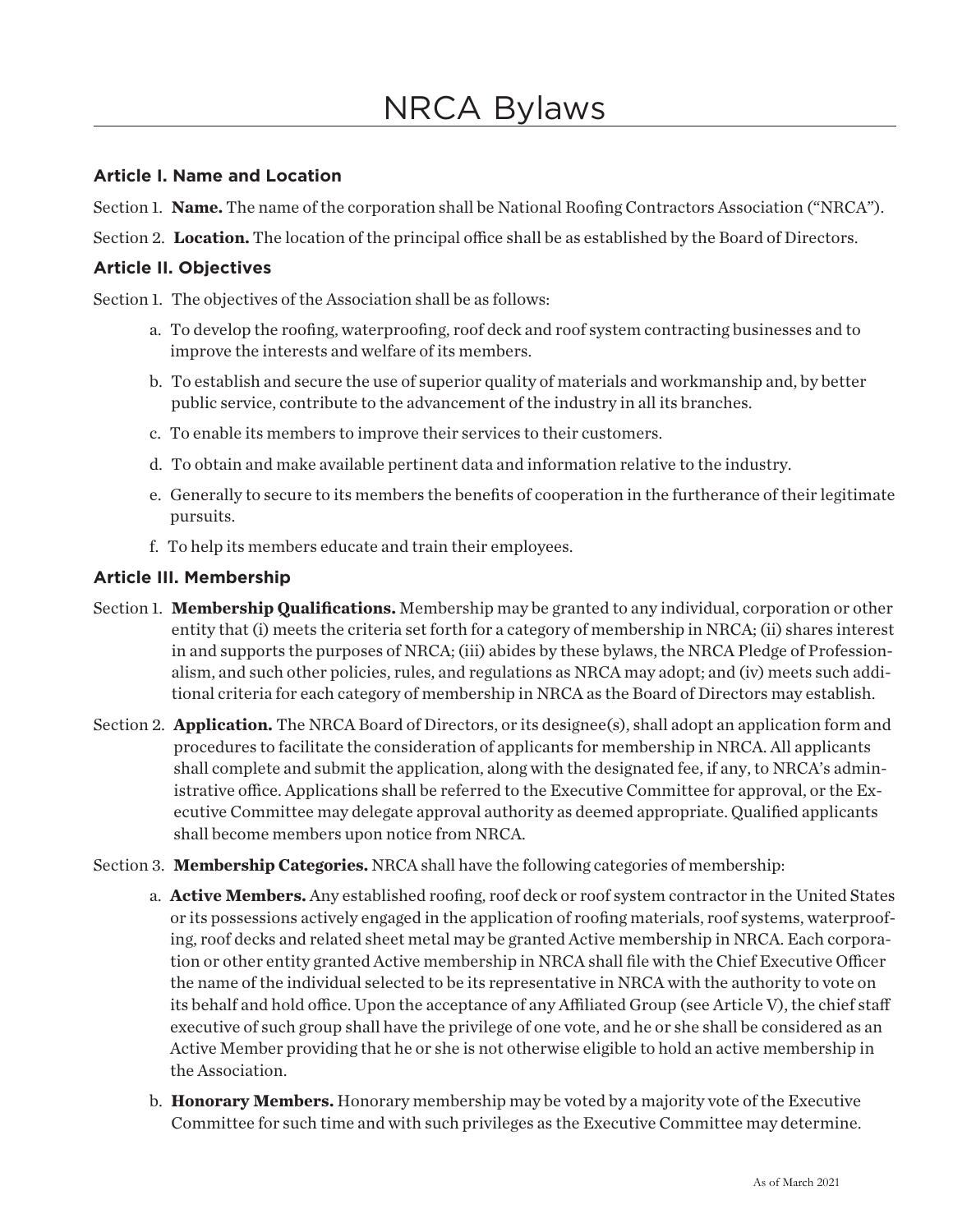- c. **Associate Members.** Any individual, corporation or other entity engaged in the (i) manufacturing and/or supplying of materials, equipment or services used by the Active membership of the Association; or (ii) design, specification or inspection of roofs, roof decks and roof systems may be granted Associate membership in NRCA. The Board of Directors or its designee(s) may, from time to time, establish various categories of Associate membership as well as the dues, benefits, privileges and obligations of such categories. Each corporation or other entity granted Associate membership in NRCA shall file with the Chief Executive Officer the name of the individual selected to be its representative in NRCA with the authority to vote on its behalf and hold office.
- d. **Industrial/Institutional Members.** Firms or institutions that employ the services of Active Members of NRCA and are desirous of being associated with NRCA as Industrial/Institutional Members may do so upon approval of application to the Executive Committee stating their purposes in seeking membership. Dues, benefits, privileges and obligations of Industrial/Institutional Members shall be determined by the Board of Directors or the Executive Committee.
- e. **International Members.** Corporations or other entities engaged in the roofing industry outside of the United States and its possessions that would otherwise qualify for Active membership in NRCA may be granted International membership by the Board of Directors or Executive Committee upon application to NRCA. Dues, benefits, privileges and obligations of International Members shall be determined by the Board of Directors or Executive Committee.

Section 4. **Rights and Duties.** All members shall be entitled to attend the member meetings and social functions of NRCA and serve on its committees, but only Active, International and certain categories of Associate members (as determined by the Board) may vote for the election of Directors (in accordance with Article IX), hold office in NRCA, and serve on the Board of Directors (collectively referred to herein as the "voting members"). Each eligible voting member (or its representative, as applicable) shall have one (1) vote on all matters submitted to the voting members. Notwithstanding the foregoing or anything set forth herein to the contrary, no member of NRCA shall have the right to vote, without limitation, on the amendment of NRCA's Articles of Incorporation or bylaws or the merger or dissolution of NRCA.

Section 5. **Termination of Membership.** Membership in NRCA shall cease upon lapse of annual dues or withdrawal of the member from active participation in the industry.

# **Article IV. Revenue**

- Section 1. NRCA's revenue shall be derived from dues of members and such other sources as designated by the Board of Directors or Executive Committee.
- Section 2. The dues for all classes of membership shall be established by the Board of Directors or Executive Committee.
- Section 3. NRCA's fiscal year shall be from June 1 through May 31.

## **Article V. Affiliated Organizations**

Section 1. **Purpose.** Affiliated Organizations may be recognized by the Board of Directors with the objective of furthering the purposes of this Organization, as set forth in Article II, through meetings and conferences, acquaintanceship and discussion, and study by Affiliated Organizations, thus increasing the value of its organization to its members and helping maintain and increase its membership.

#### Section 2. **Membership**

a. The membership of a U.S. Affiliated Organization shall generally consist of, or include, contractors as defined in Article III, Section 3(a), operating as such within the area of the group. For the purpose of affiliation with NRCA, such group shall have within its membership five (5) or more Active Members of NRCA.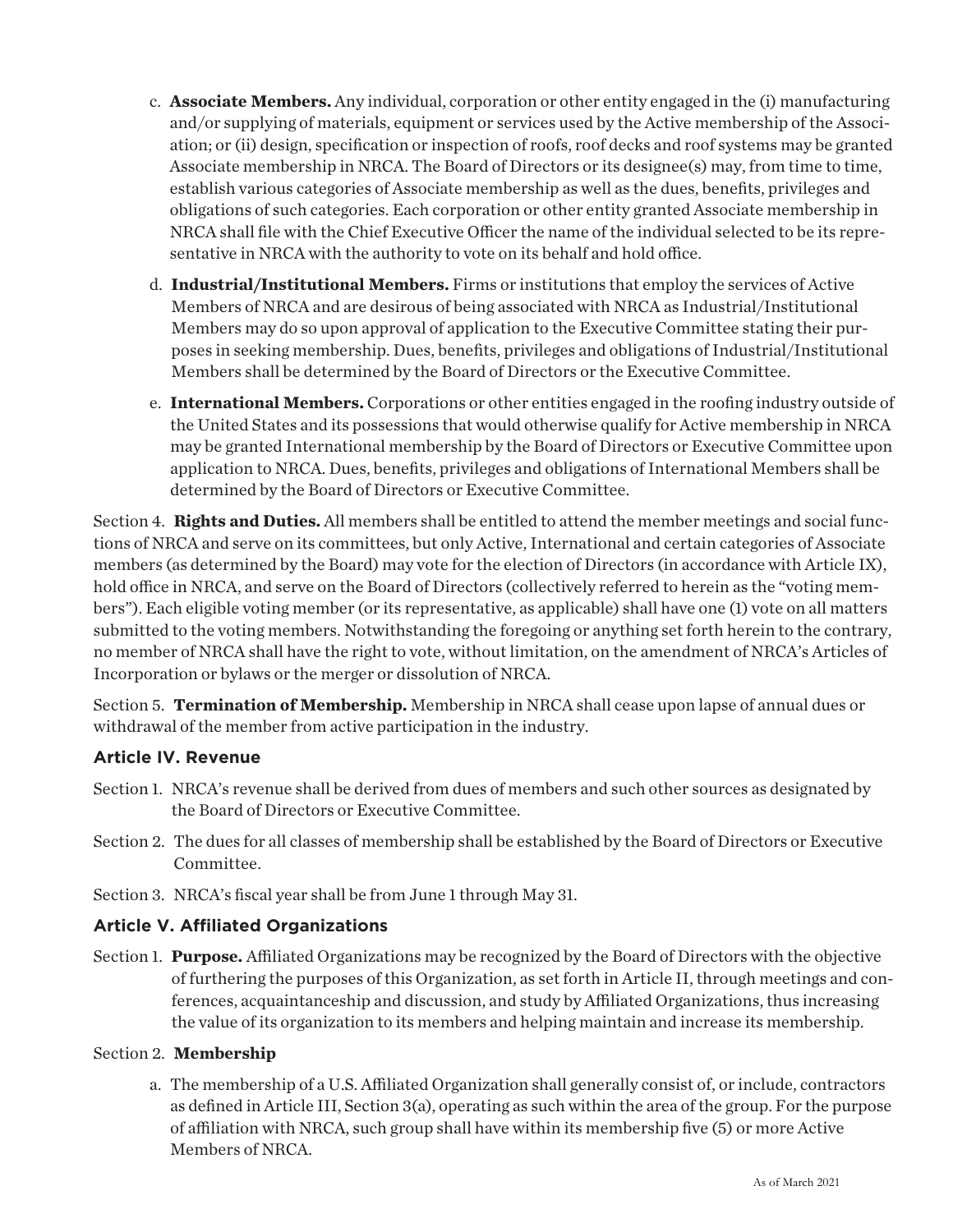b. The membership of an International Affiliated Organization may consist of roofing contractors, manufacturers or other roofing-related associations.

#### Section 3. **Application for and Conditions of Affiliation**

- a. A U.S. Organization including contractors as defined in Article III, Section 3(a), which has within its membership five (5) or more Active Members of NRCA, may apply to the Executive Committee of NRCA for affiliation with NRCA. Such application shall indicate the name of the group.
- b. An International Organization that is roofing-related may apply to the Executive Committee of NRCA for affiliation with NRCA. Such application shall indicate the name of the group.
- c. A copy of the Constitution and Bylaws, or other instruments of organization amendments thereto, of such group shall accompany its application for affiliation, together with an up-to-date list of members in good standing.
- d. NRCA shall not be held liable for any obligations or action of any Affiliated Organization.
- e. The Board of Directors or Executive Committee of NRCA may withdraw or modify its recognition of the affiliation of any group that, in their consideration:
	- 1. Ceases to be an active, organized group of roofing contractors
	- 2. Has less than five (5) Active Members of NRCA (U.S. associations only)
	- 3. Becomes otherwise ineligible, as determined by the Board of Directors or Executive Committee in their sole and absolute discretion

#### **Article VI. Officers**

- Section 1. **Officers.** The officers shall be a Chairman of the Board, Chairman of the Board-Elect, six (6) Vice Chairmen of the Board and the Immediate Former Chairman of the Board (collectively, the "Officers"). The Chairman of the Board, Chairman of the Board-Elect and Vice Chairmen shall be elected by the voting members in accordance with Article IX.
- Section 2. **Terms**. The term of the Chairman of the Board shall be for one year. The Chairman of the Board-Elect shall serve a one-year term and shall automatically succeed to the Chairman of the Board. The terms of the Vice Chairmen of the Board shall be for two (2) years, and they shall serve without seniority and without automatic succession to the office of Chairman of the Board. A Vice Chairman of the Board shall not be eligible for re-election to the same office until after an interval of one year after the conclusion of his or her previous term of office. The terms of the Vice Chairman shall be staggered such that three (3) Vice Chairmen of the Board shall be elected annually.
- Section 3. **Qualifications.** Every officer nominated shall have served a minimum of one year as a member of the Board of Directors prior to his or her nomination.
- Section 4. **Singularity of Office.** A person serving as a director when elected to serve as an Officer surrenders such Directorship upon the date of the assumption of the person's duties as an Officer and shall continue to serve on the Board by virtue of his or her office for the duration of the term set forth above in Article VI, Section 2.
- Section 5. **Duties.** It shall be the duty of the Chairman of the Board to preside at all meetings of the membership, Executive Committee and Board of Directors; to appoint committees not otherwise provided for; and to perform such duties as pertain to the office. He or she may select Vice Chairmen of the Board to serve liaisons in relevant NRCA activities.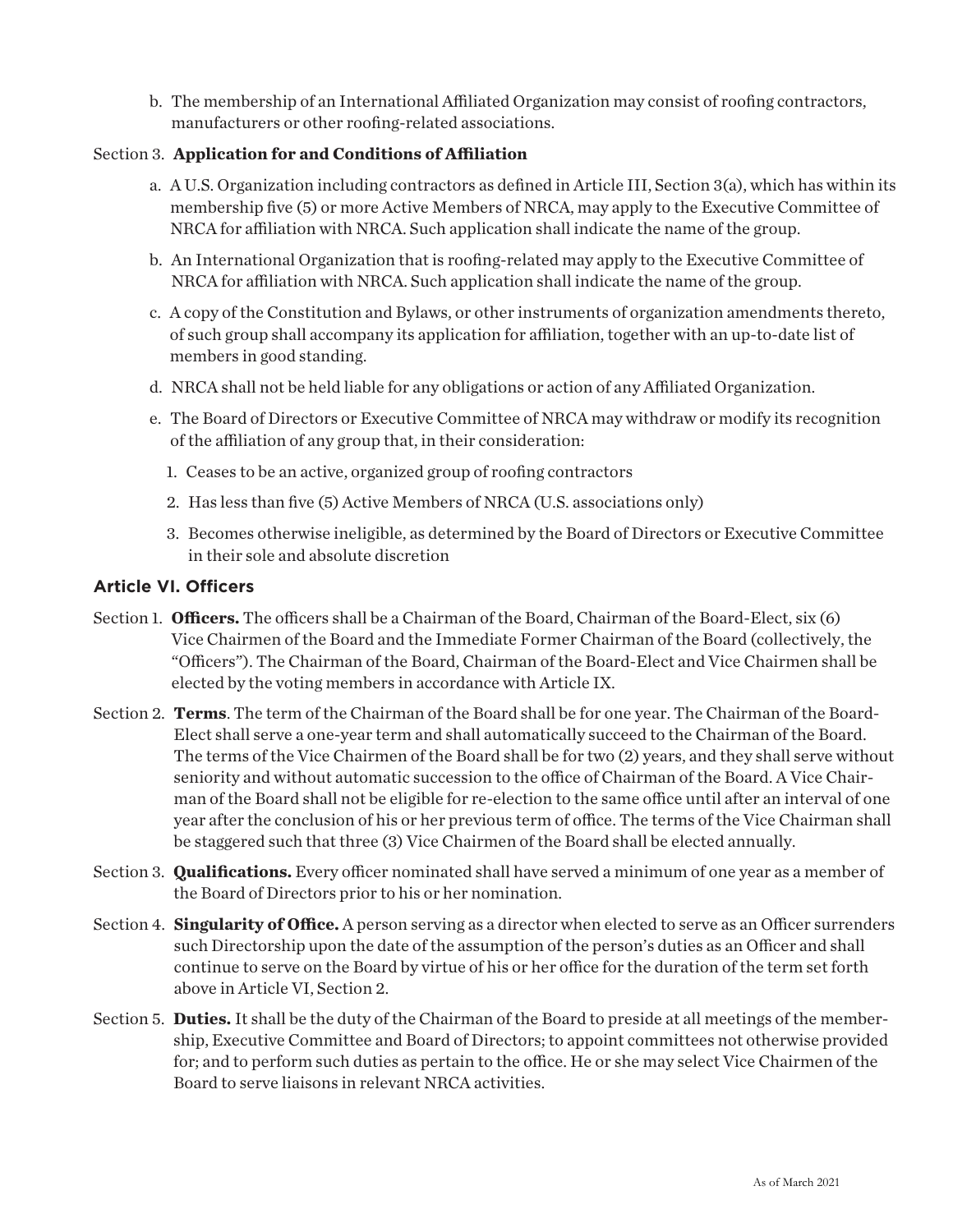- Section 6. **Immediate Former Chairman of the Board.** The Immediate Former Chairman of the Board shall serve as an officer of NRCA for a term of one year and shall serve as a member of the Executive Committee.
- Section 7. **Resignation and Removal of Officers.** Any Officer may resign at any time by giving written notice to the Chairman of the Board. In addition, any officer may be removed by a majority vote of the persons entitled to elect such officer, whenever, in their judgment, the best interests of NRCA would be served by such removal. Such removal shall be without prejudice to the contract rights, if any, of the person so removed. Election of an officer or agent shall not of itself create any contract rights.
- Section 8. **Officer Vacancies.** In the event of the death, resignation, removal or inability of the Chairman of the Board to serve, the Immediate Former Chairman of the Board shall assume and fulfill the duties of the Chairman of the Board. Vacancies occurring in the office of Vice Chairman of the Board or Chairman of the Board-Elect shall be filled by a majority vote of the Board of Directors upon a recommendation of the Nominating Committee. Officers appointed pursuant to this Section shall hold their position for the remainder of the original term for which they were elected to fill.

## **Article VII. Board of Directors**

- Section 1. **Composition, Term and Qualifications.** The Board of Directors shall consist of between thirtyfive (35) and forty (40) directors (excluding the Officers), as determined by the Board of Directors on an annual basis. The directors shall be elected by the voting members in accordance with Article IX to serve a three (3) year term in office or until such time as their successors are duly qualified and elected. Officers shall serve on the Board for the duration of their term in office. No director shall be eligible for re-election until after an interval of one (1) year after the completion of his or her previous term of office. To be eligible for election to the Board of Directors, an individual must be an Active Member, International Member (or the representative of such member) or eligible Associate Member (as determined by the Board of Directors) actively engaged in the roofing industry that has been a member of NRCA in good standing for at least one full year prior to nomination. At least eighty percent (80%) of the members of the Board of Directors shall be comprised of Active and International members (or their representatives) at all times.
- Section 2. **Powers.** The Officers and Directors shall constitute the full Board of Directors, performing such duties and exercising such powers as are delegated to them in these bylaws. NRCA's affairs shall be managed by the Board of Directors, which shall have supervision, control, and direction of NRCA, shall determine its policies or changes therein within the limits of these bylaws, shall actively promote its purposes, and shall have discretion in the disbursement of its funds. The NRCA Board of Directors may adopt such rules and regulations for the conduct of its business as shall be deemed advisable and may, in the execution of the powers granted, appoint such agents as it may consider necessary.
- Section 3. **Director Vacancies.** Vacancies in the Board of Directors shall remain vacant until the following election.
- Section 4. **Resignation and Removal.** Any director not attending two consecutive meetings of the Board of Directors without good cause automatically shall be deemed to have resigned from the Board unless the Board of Directors takes action to grant such director a stay. Any Director may resign at any time by giving written notice to the Chairman of the Board. In addition, any member of the Board of Directors may be removed in accordance with the Illinois General Not For Profit Corporation Act of 1986, as amended (the "Act") by the persons entitled to elect such Director, whenever, in their judgment, the best interests of NRCA would be served by such removal.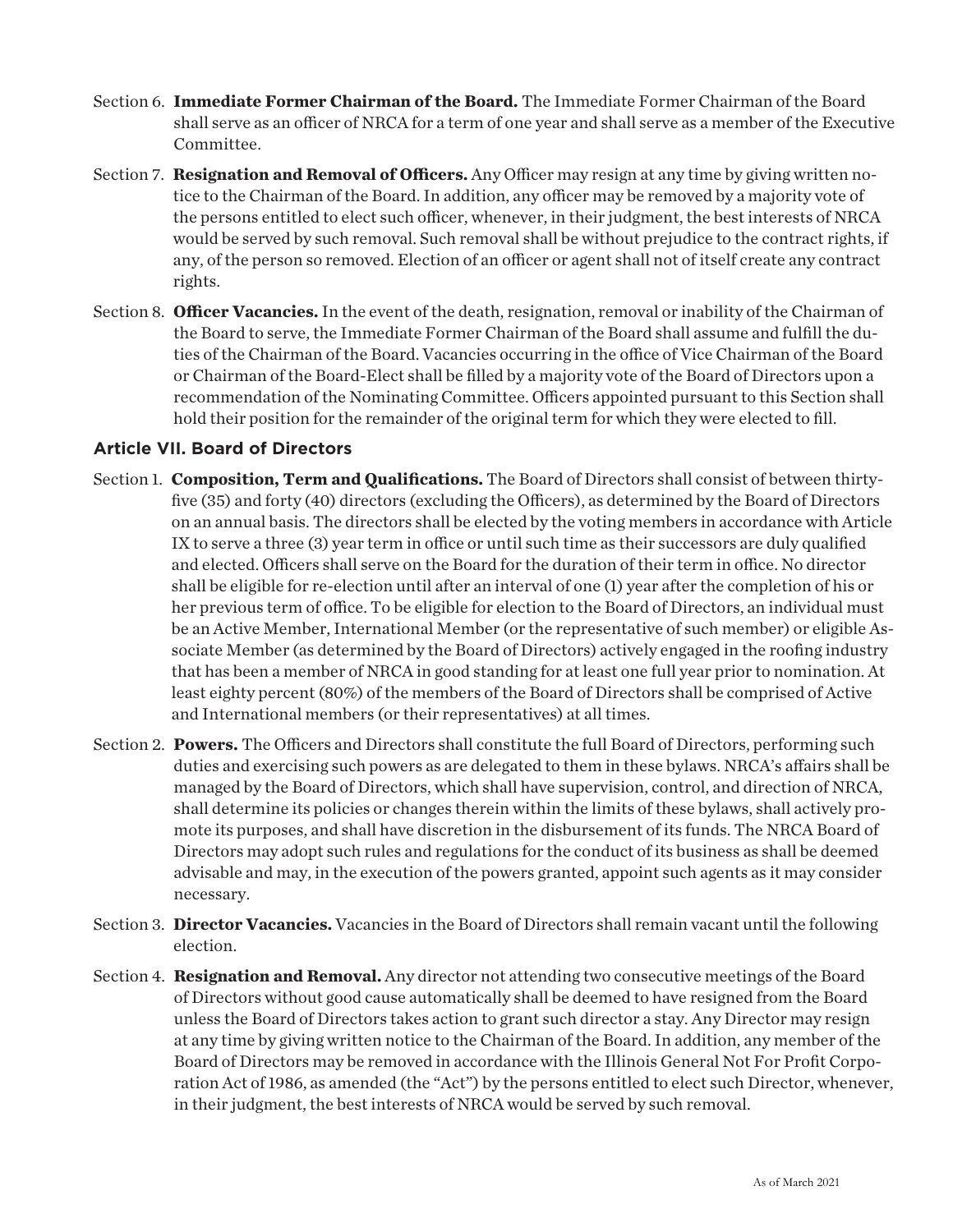## **Article VIII. Executive Committee**

- Section 1. **Composition.** The Executive Committee shall consist of the Chairman of the Board, Chairman of the Board-Elect, six (6) Vice Chairmen of the Board and the Immediate Former Chairman of the Board.
- Section 2. **Authority.** The Executive Committee shall have the authority to perform the business and functions of NRCA in between meetings of the Board of Directors, except as otherwise set forth in these bylaws or the Act, reporting to the Board of Directors any action taken; but the delegation of authority to the Executive Committee shall not operate to relieve the Board of Directors or any individual Officer or member of the Board of Directors of any responsibility imposed by law.
- Section 3. **Voting and Meetings.** All Executive Committee members are entitled to one vote, except the Chairman of the Board, who shall be chairman of the Executive Committee and vote only in case of a tie. A majority of the Executive Committee shall constitute a quorum for the conduct of business at any duly called meeting of the Executive Committee; provided when less than a quorum is present at said meeting, a majority of the members present may adjourn the meeting without further notice. The act of a majority of the members present at a duly called meeting at which a quorum is present shall be the act of the Executive Committee. The Executive Committee shall meet in person or by conference call upon the request of the Chairman of the Board or a majority of the Executive Committee.
- Section 4. **Action by Written Consent.** Any action requiring a vote of the Executive Committee may be taken without a meeting if a consent, setting forth the action taken, is approved by all the members of the Executive Committee entitled to vote with respect to the subject matter thereof.

## **Article IX. Nominating Committee and Elections**

- Section 1. **Nominating Committee.** The Nominating Committee shall consist of the previous five (5) Former Chairmen of the Board of NRCA who remain Active Members and consent to such service. It shall be the duty of the Nominating Committee to study the qualifications of members in good standing to serve as officers and directors for the ensuing year. Considering qualifications and geographic location, the Nominating Committee shall submit to the membership at the Annual Convention a slate of qualified Officers and Directors. The Chairman shall be the most senior member of the Nominating Committee.
- Section 2. **Election.** The election of Officers and directors shall take place at the Annual Convention. Nominations, in addition to the Nominating Committee slate, may be made by written petition. Such written petition is to be submitted to the current Chairman of the Board twenty-four (24) hours in advance of the scheduled election and must be signed by at least five percent (5%) of the total number of voting members in good standing. Officers shall be elected by a majority of all votes cast and the directors by a plurality vote. Election shall be by paper or electronic ballot, except in the instance of only one nominee for office, when there may be a voice vote.
- Section 3. **Extensions for Force Majeure.** Notwithstanding Section 1 and 2 of this Article IX, Section 1 of Articles VI and VII, and the terms limits set forth in Section 2 of Article VI and Section 1 of Article VII, in the event it is impossible or impractical to have in-person Board meetings and an in-person Annual Convention in a given fiscal year, the Nominating Committee may forgo creation of a slate and may vote, at least twelve (12) days before the Annual Convention to extend the terms of the Officers and directors that are set to expire (the "Extension"). The Extension shall be for a period of one (1) year. Once the Nominating Committee unanimously votes for the Extension, the Nominating Committee shall recommend the Extension to the Executive Committee and Board. In order for the Extension to be effective and adopted, on the first day of the virtual Annual Convention the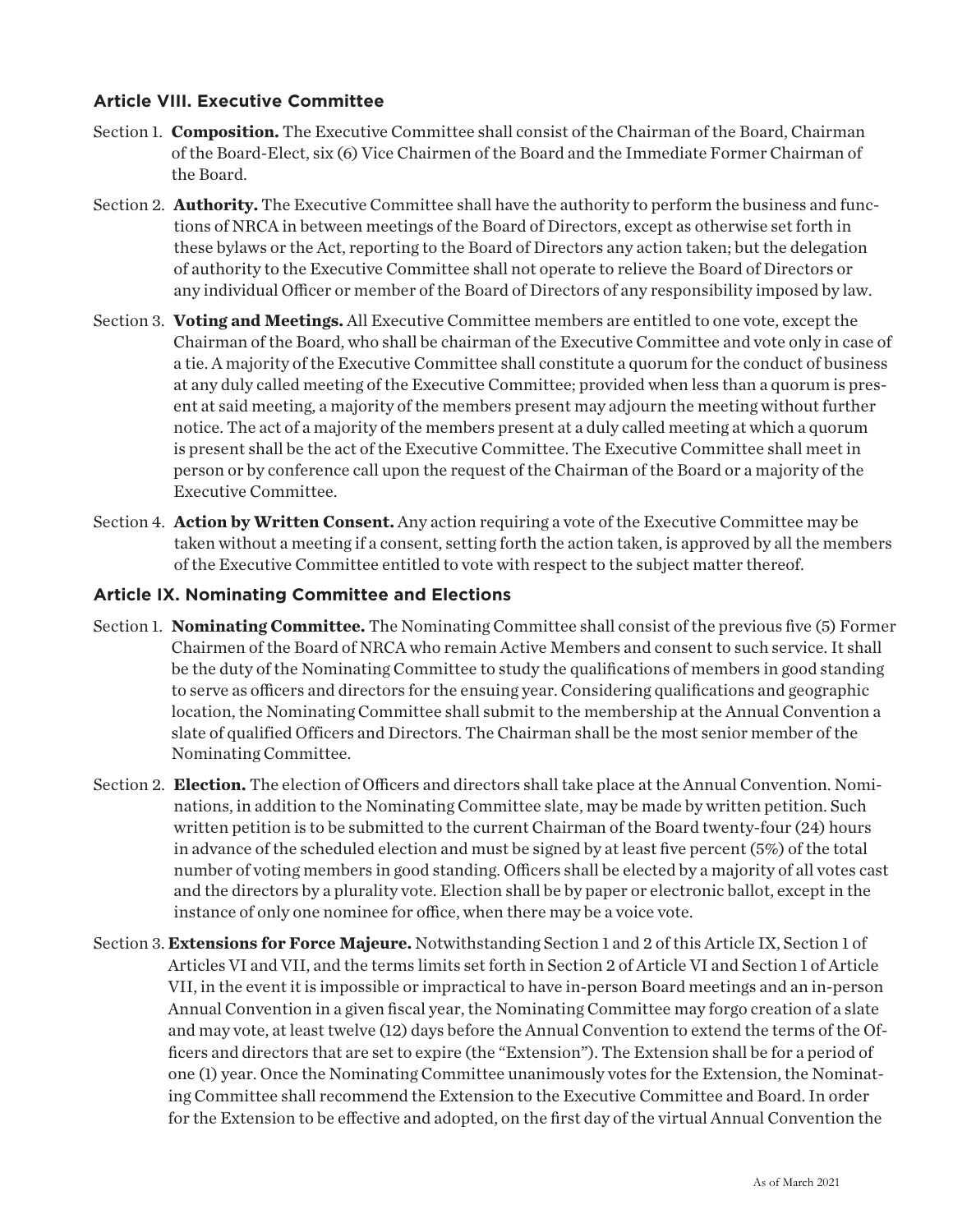Executive Committee will unanimously approve an Extension, together with an affirmative vote by at least 75% of the Board. In the event this Section 3 contradicts any other provision in these bylaws, this Section 3 shall govern.

## **Article X. Installation of Officers and Directors**

Section 1. **Installation.** Officers and directors elected at the Annual Convention shall be installed at the close of the Annual Convention and shall assume the duties of office the following June 1.

### **Article XI. Member and Board Meetings**

- Section 1. **Annual.** NRCA's Annual Convention shall be held each year at such places and times and of duration as may be determined by the Executive Committee. NRCA shall hold its annual meeting of voting members during the Annual Convention on such date and at such time as shall be determined by the Board (or its designee(s)).
- Section 2. **Special.** Special meetings of the voting members shall be called by the Chairman of the Board on written request of thirteen (13) members of the Board of Directors or thirty percent (30%) of the total number of voting members in good standing.
- Section 3. **Notice.** Notice of any annual or special meeting of the voting members shall state the time, date, place, and purpose of the meeting, and shall be delivered not more than sixty (60) and not less than five (5) days prior to the date of such meeting, unless otherwise required by applicable law. The notice of any special meeting shall state the object thereof. No action shall be taken at a special meeting on matters not specified in the notice.
- Section 4. **Quorum.** Fifty (50) members in good standing shall constitute a quorum for the transaction of business at any duly called meeting of the voting members, provided that if less than a quorum is present, a majority of the voting members present may adjourn the meeting to another time without further notice.
- Section 5. **Manner of Acting.** The act of a majority or more of the voting members present (in person or by proxy) at a duly called meeting of the voting members at which a quorum is present shall be the act of the voting members, unless the act of a greater number is required by law, the Articles of Incorporation, or these bylaws.
- Section 6. **Mail/Electronic Voting.** Voting by mail or electronic means shall be permitted for any item of business before the voting members to the full extent permitted by the Act. A mail or electronic vote of the voting members may be called by the Board of Directors.
- Section 7. **Regular Meetings of the Board of Directors.** The directors shall hold (i) an annual meeting in advance of the Annual Convention to receive reports by the Chairman of the Board and Chief Executive Officer and conduct the business of NRCA; and (ii) a Midyear meeting after the close of the fiscal year. Written notice, stating the date, time, place and general nature of the business to be conducted shall be sent to all members of the Board of Directors at least ten (10) days prior to the scheduled date of such meeting. Minutes of all Board of Directors meetings shall be furnished to each member of the Board of Directors by the Chief Executive Officer.
- Section 8. **Special Meetings.** Special meetings of the Board of Directors may be called by, or at the request of, the Chairman of the Board, or upon a written request to the Chairman of the Board of ten (10) members of the Board of Directors.
- Section 9. **Quorum.** A majority of the voting members of the Board of Directors shall constitute a quorum for the transaction of business at any duly called meeting of the Board of Directors; provided that when less than a quorum is present at said meeting, a majority of the voting members of the Board of Directors present may adjourn the meeting to another time without further notice.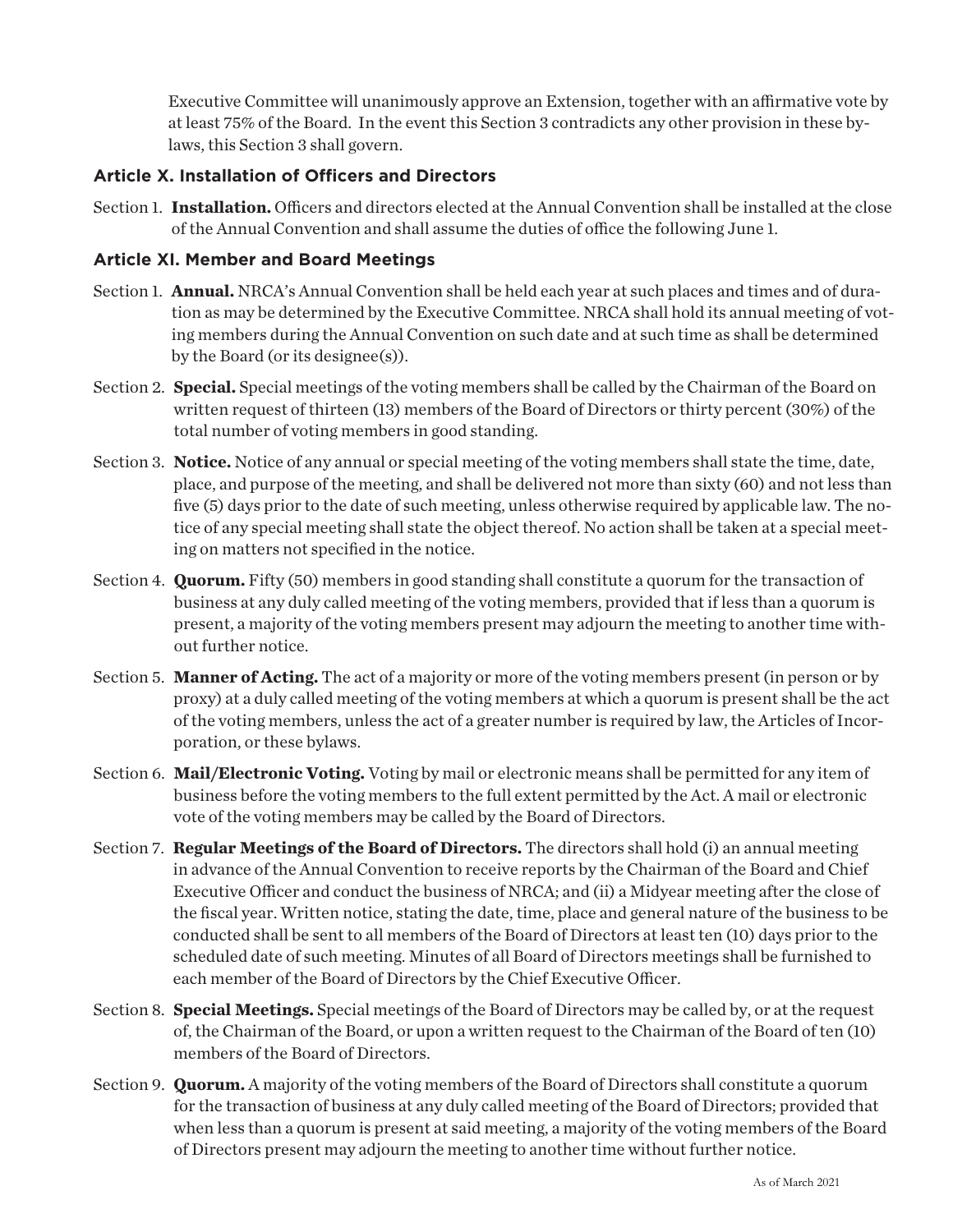- Section 10. **Manner of Acting.** The act of a majority of the voting members of the Board of Directors present at a duly called meeting at which a quorum is present shall be the act of the Board of Directors, unless the act of a greater number is required by law, the Articles of Incorporation, or these bylaws.
- Section 11. **Action Without a Meeting.** Any action requiring a vote of the Board of Directors may be taken without a meeting if a written consent, setting forth the action taken, is approved by all of the members of the Board of Directors entitled to vote with respect to the subject matter thereof.
- Section 12. **Meeting by Conference Call.** Any action to be taken at a meeting of the Board of Directors, or any committee thereof, may be taken through the use of a conference telephone or other communications equipment by means of which all persons participating in the meeting can communicate with each other. Participation in such a meeting shall constitute presence in person at the meeting of the persons so participating. Notwithstanding anything set forth to the contrary in these bylaws, any meeting to be held by conference call (whether regular or special) may be held upon a minimum of twenty-four (24) hours prior notice.
- Section 13. **Executive Committee.** The Chairman of the Board shall call such meetings of the Executive Committee as the business of NRCA may require, or a meeting shall be called by the Chief Executive Officer on request of three (3) members of the Executive Committee.
- Section 14. **Notice.** It shall be the duty of all members to keep on file with the Chief Executive Officer of NRCA an email and physical address to which all notices required by the minutes, bylaws, the Act and rules and regulations of NRCA may be sent. The mailing of any such notices of any regular or special meeting to such last known email or physical address shall be sufficient and conclusive notice upon such member.
- Section 15. **Waiver of Notice.** Attendance of a Director at any meeting shall constitute a waiver of notice of such meeting except where a Director attends a meeting for the express purpose of objecting to the transaction of any business because the meeting is not lawfully called and convened. Whenever any notice is required to be given under applicable law, the Articles of Incorporation or these bylaws, waiver thereof in writing signed by the person or persons entitled to such notice, whether before or after the time stated therein, shall be deemed equivalent to the giving of such notice.

## **Article XII. Committees**

- Section 1. **Budget and Finance Committee.** There shall be a Budget and Finance Committee, composed of the Chairman of the Board, Immediate Former Chairman of the Board and Chief Executive Officer and such others as may be appointed by the Chairman of the Board and whose terms of service will be at the discretion of the Chairman of the Board. The chairman shall be the Immediate Former Chairman of the Board. The Budget and Finance Committee may cause an audit to be made of all accounts, books, securities, funds and other property in the hands of the Chief Executive Officer and of other officers and committees charged with the receipt and expenditures of monies, and provide a written report to the Board of Directors before the Midyear Meeting. The Budget and Finance Committee shall employ a Certified Public Accountant, not a member of NRCA, who shall make a complete audit of NRCA's books and records at the end of the fiscal year and shall make a written report to the Board of Directors at the Midyear Meeting. The Budget and Finance Committee shall have the responsibility to review the current financial statement and establish a budget to cover the operation of the NRCA during its next fiscal year and submit a report to the Board of Directors at its Midyear Board Meeting.
- Section 2. **J.A. Piper Award Committee.** A committee, composed of the five (5) most recent recipients of the J.A. Piper Award who are able to serve and consent to such service, select the name of an individual who has provided distinguished service to NRCA and/or industry. The committee chairman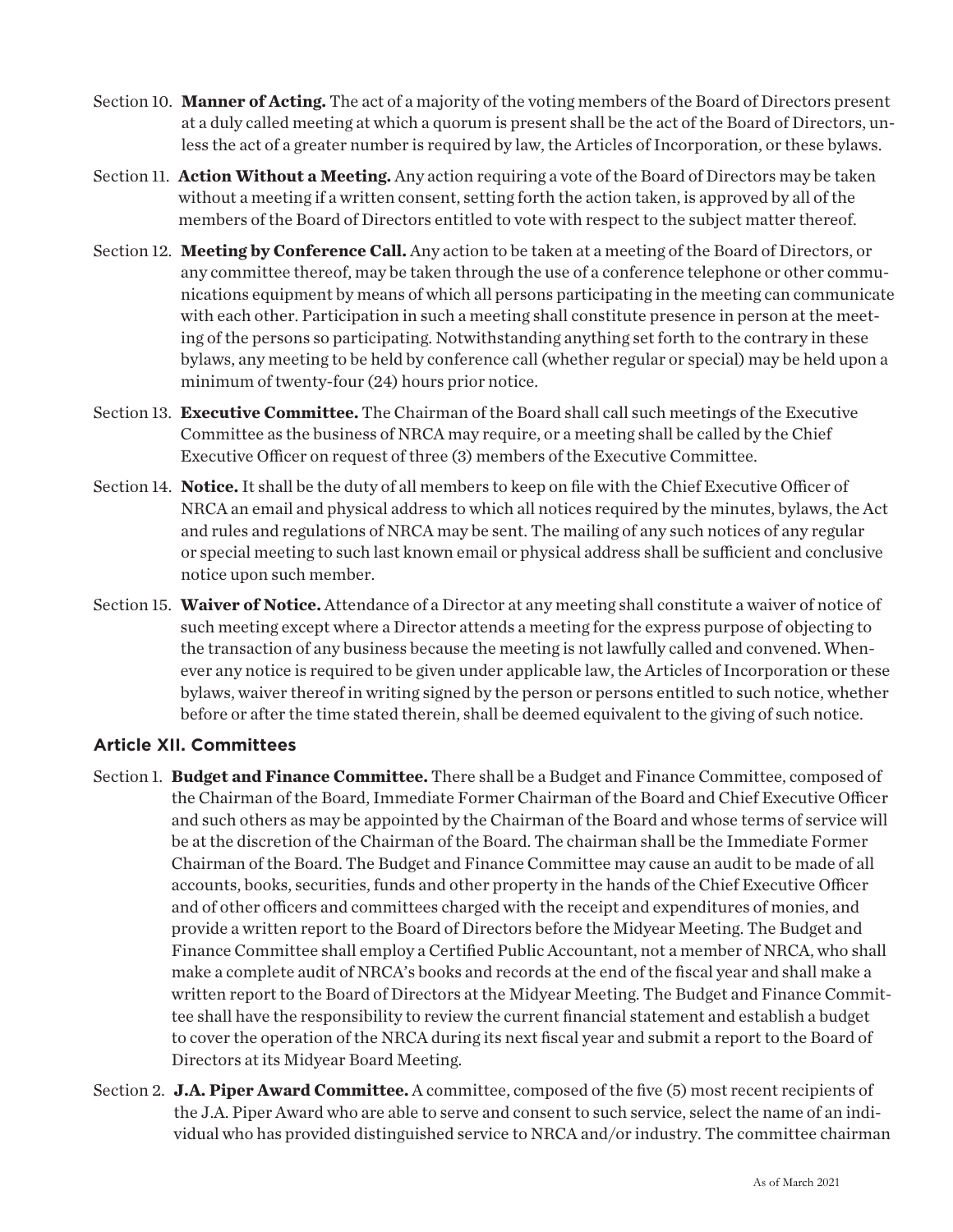shall be the most recent J.A. Piper Award recipient who is willing to serve. A suitable inscribed plaque will be presented to the individual receiving the J.A. Piper Award at the Annual Convention.

Section 3. **Industry Executives Committee.** The Chairman of the Board shall appoint a committee each year composed of representatives from Associate Member firms whose duties shall include making recommendations to the Executive Committee concerning NRCA programs and policies, as it deems appropriate. The committee also shall review and make recommendations to the Executive Committee concerning the role of Associate Members in NRCA.

## **Article XIII. Executive and Staff**

- Section 1. **Appointment.** The Executive Committee shall employ a salaried staff head who shall have the title of Chief Executive Officer and whose terms and conditions of employment shall be specified by the Executive Committee.
- Section 2. **Authority and Responsibility.** The Chief Executive Officer shall be the chief executive of NRCA responsible for all management functions. He or she shall manage and direct all of NRCA's activities as prescribed by the Executive Committee. He or she shall employ and may terminate the employment of members of the staff necessary to carry on NRCA's work and fix their compensation within the approved budget. As Chief Executive Officer, he or she shall define the duties of the staff, supervise their performance, establish their titles and delegate those responsibilities of management as shall, in his or her judgment, be in the best interest of NRCA.

#### **Article XIV. Indemnification**

Section 1. **Indemnification Obligation.** To the extent that a director, officer, committee member, representative or agent of the Association has been successful, on the merits or otherwise, in the defense of any action, suit or proceeding referred to in Section 2 of this Article, or in defense of any claim, issue or matter therein, such person shall be indemnified against expenses (including attorneys' fees) actually and reasonably incurred by such person in connection therewith.

#### Section 2. **Indemnification Standard of Conduct.**

- a. Except as provided in subsection (d) of this section, the Association may indemnify a person who was or is a party or is threatened to be made a party to any threatened, pending or completed action, suit or proceeding, whether civil, criminal, administrative or investigative (other than an action by or in the right of the corporation) by reason of the fact that he or she is or was a director, officer, committee member, employee, representative or agent of the Association or who was serving at the request of the Association as a director, officer, committee member, employee, representative or agent of another association, corporation or other enterprise against expenses (including attorneys' fees), judgments, fines and amounts paid in settlement actually and reasonably incurred by such person in connection with such action, suit or proceeding, if such person acted in good faith and in a manner he or she reasonably believed to be in, or not opposed to, the best interests of the Association, and, with respect to any criminal action or proceeding, had no reasonable cause to believe his or her conduct was unlawful.
- b. With respect to a retirement plan or employee benefit plan, an officer, director, committee member, employee, representative or agent of the Association who acted in good faith and in a manner he or she reasonably believed to be in the best interests of the participants and beneficiaries of the plan, shall be deemed to have acted in a manner "not opposed to the best interests of the Association" as referred to in subsection (a) of this section.
- c. The termination of any action, suit or proceeding by judgment, order, settlement or conviction, or upon a plea of nolo contendere or its equivalent does not, of itself, create a presumption that the officer, director, committee member, employee, representative or agent of the Association did not act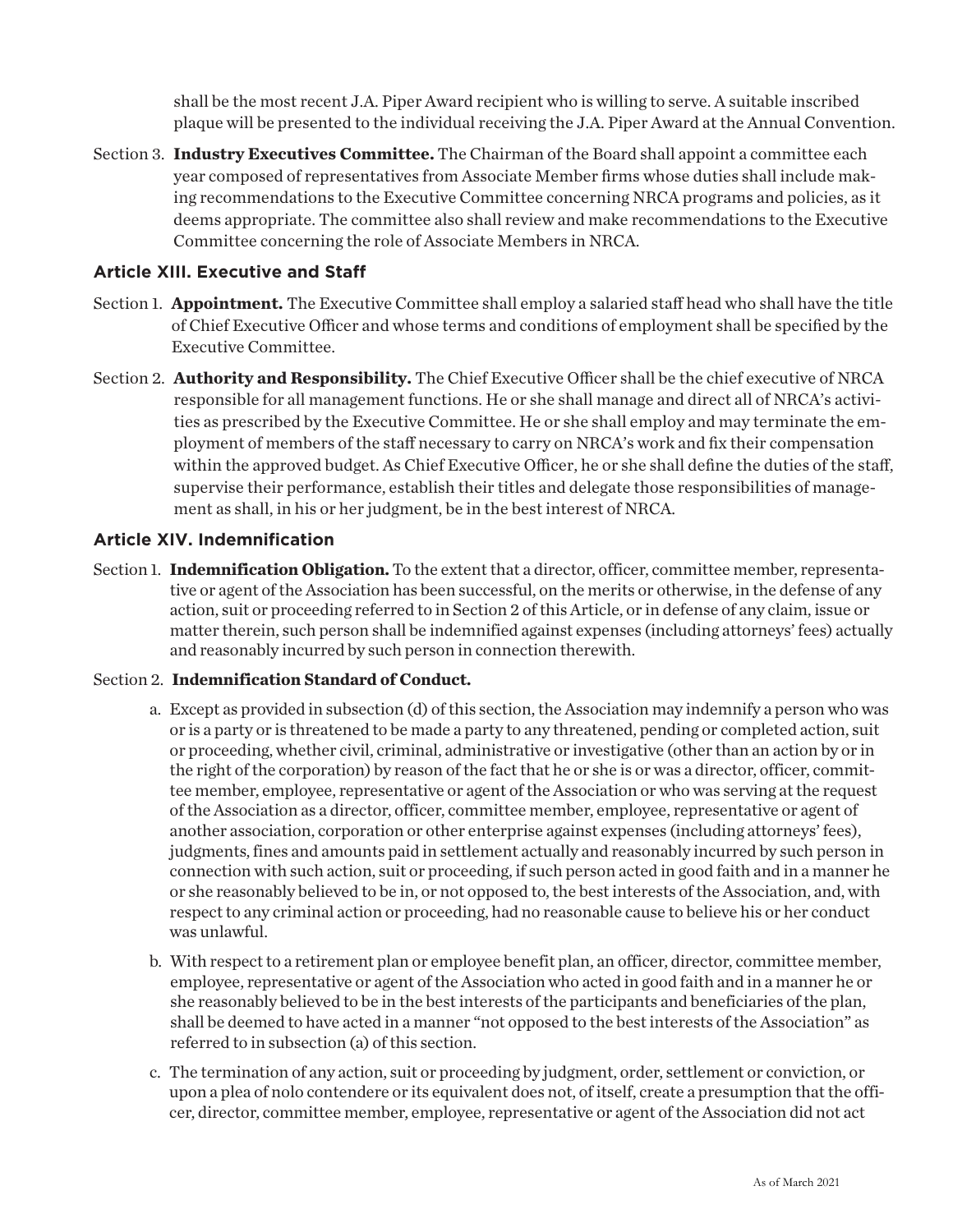in good faith and in a manner that he or she reasonably believed to be in, or not opposed to, the best interests of the Association or, with respect to any criminal action or proceeding, that the person had reasonable cause to believe that his or her conduct was unlawful.

- d. The Association may not indemnify a person under this Section:
	- 1. In connection with a proceeding by or in the right of the Association in which the director was adjudged liable to the Association
	- 2. In connection with any other proceeding in which he or she was adjudged liable on the basis that personal benefit was improperly received by him or her.
- Section 3. **Determination of Indemnification.** Any indemnification under Section 2 (unless ordered by a court) shall be made by the Association only as authorized in the specific case, upon a determination that indemnification of the director, officer, committee member, employee, representative or agent is proper in the circumstances because he or she has met the applicable standard of conduct set forth in Section 2. Such determination shall be made by the Board of Directors by a majority vote of a quorum consisting of directors who were not parties to such action, suit or proceeding, or, if such quorum is not obtainable, or even if obtainable, if a quorum of disinterested directors so directs, by independent legal counsel in a written opinion.
- Section 4. **Advancement of Expenses.** Expenses incurred in defending a civil or criminal action, suit or proceeding may be paid by the Association in advance of the final disposition of such action, suit or proceeding, as authorized by the Board of Directors in the specific case, upon receipt of an undertaking by or on behalf of the director, officer, committee member, employee, representative or agent to repay such amount, unless it shall ultimately be determined that he or she is entitled to be indemnified by the Association as authorized in this Article.
- Section 5. **Insurance.** The Association may purchase and maintain insurance on behalf of any person who is or was a director, officer, committee member, employee, representative or agent of the Association, or who is or was serving at the request of the Association as a director, officer, committee member, employee, representative or agent of another association, corporation or other enterprise against any liability asserted against such person in any such capacity or arising out of his or her status as such whether or not the Association would have the power to indemnify such person against such liability under the provisions of this Article.

#### Section 6. **Definitions.** As used in this Article, the term:

- a. "Association" means the National Roofing Contractors Association ("NRCA") and all corporations managed or organized by NRCA, including the National Roofing Legal Resource Center, the National Roofing Foundation and the National Roofing Services Corporation.
- b. "Officer," "director," "committee member," "employee," "representative" and "agent" shall include, unless the context requires otherwise, the estate or personal representatives of an officer, director, committee member, employee, representative or agent of the Association.
- c. "Expenses" shall mean all reasonable expenses, including attorneys' fees, reasonably incurred in connection with a threatened, pending or completed action, suit or proceeding and shall cover the costs of establishing and maintaining an effective legal defense for the officer, director, committee member, employee, representative or agent of the Association, including investigatory costs and costs associated with appeals.
- d. "Liability" means the obligation to pay a judgment, settlement, penalty or fine (including an excise tax assessed with respect to an employee benefit plan).
- e. "Party" includes an individual who was, or is, threatened to be made a named defendant or respondent in a proceeding.